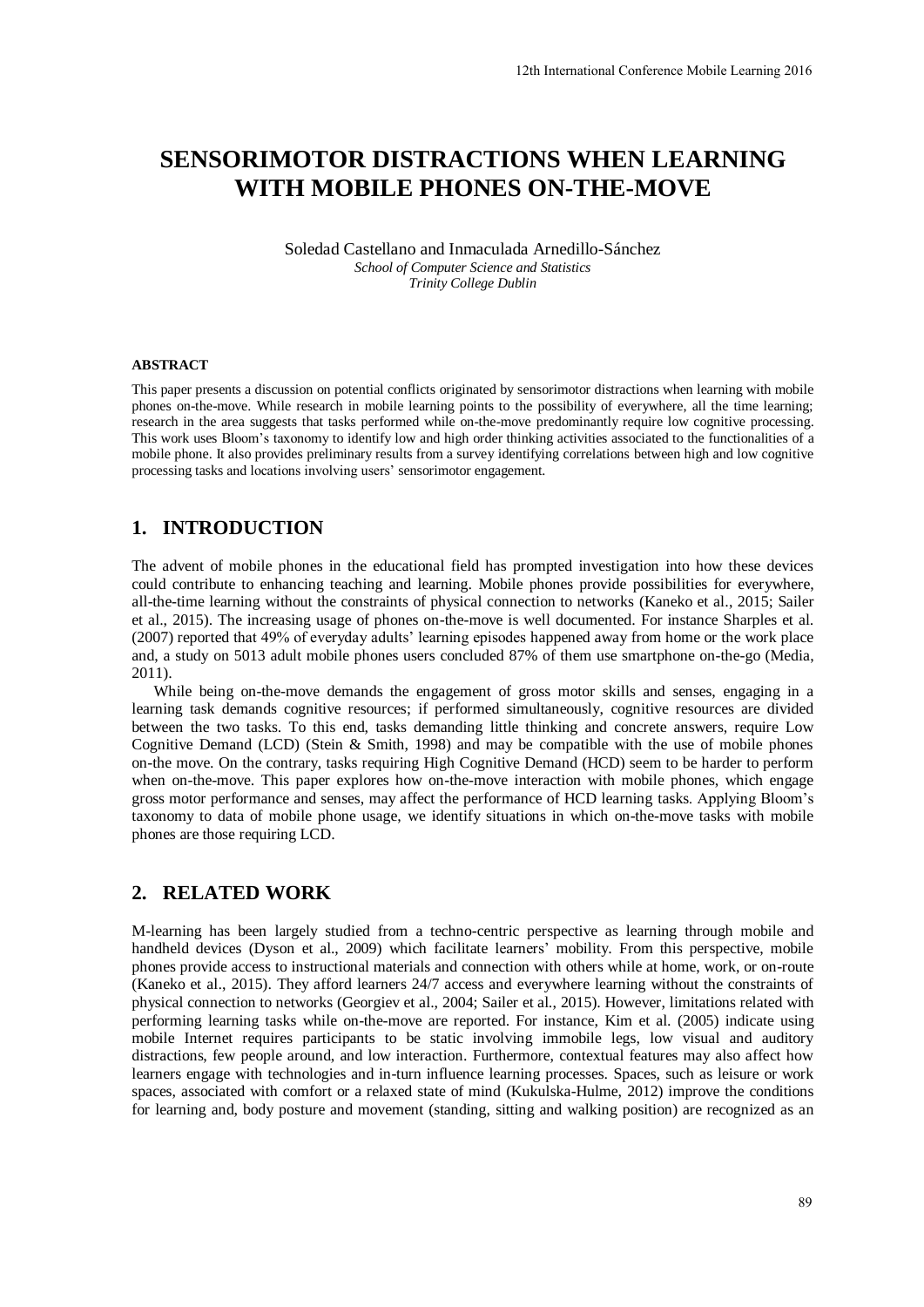important feature of context (Bristow et al., 2004). To this end, Tabuenca et al., (2012) illustrate reading mainly happens while on the train (50.33%), on the bus (40.82%), or accompanying the car driver (36.73%), while listening takes place while walking (48.3%). Thus, studies on users' habits with mobile phones indicate that while activities performed on mobile phones requiring low cognitive workload are compatible with body movement; those involving high cognitive workload are not suitable for learning on-the-move.

Bloom's taxonomy offers a systematic method for classifying the cognitive domain associated with cognitive activity, according to increasing levels of demand (from lowest:1. Remembering; to highest: 6. Creating). The taxonomy has also been applied to digital tools to classify activities arising from their use into cognitive levels according to their demand. Similarly, Patten et al., (2006) propose a mobile learning functional framework which classifies mobile applications according to their functionality and the pedagogical approach they afford to identify the type of learning they support. Arising from Bloom's Taxonomy the table below identifies the relation between a) the different levels of cognition from Bloom's taxonomy, b) the related activities with digital tools and, c) learning approaches associated with functionality of mobile phones. Thus, within the context of this work, the taxonomy offers the potential for identifying the cognitive level of tasks performed with mobile phones while on-the-move.

| Bloom's                       | <b>Activities</b>                                                                                             | <b>Activities with digital</b>                                                                                                            | Patten, Arnedillo-Sánchez &                                                                                                                                                 |  |
|-------------------------------|---------------------------------------------------------------------------------------------------------------|-------------------------------------------------------------------------------------------------------------------------------------------|-----------------------------------------------------------------------------------------------------------------------------------------------------------------------------|--|
| taxonomy<br><b>6.Creating</b> | Designing, constructing,                                                                                      | tools<br>Programing, filming,                                                                                                             | Tangney (2006)<br>Collaborative applications:                                                                                                                               |  |
|                               | planning, producing,<br>inventing, devising,<br>making                                                        | animating, blogging,<br>video blogging, mixing,<br>re-mixing, wiki-ing,<br>videocasting,<br>podscasting, directing.                       |                                                                                                                                                                             |  |
| 5. Evaluating                 | Checking, hypothesizing,<br>critiquing,<br>experimenting, judging,<br>testing, detecting,<br>monitoring.      | Blog commenting,<br>reviewing, posting,<br>moderating,<br>collaborating, testing                                                          | Collaborative applications:<br>encourage knowledge sharing<br>while making use of the<br>learner's physical context and<br>mobility.                                        |  |
| 4. Analyze                    | Comparing, organizing,<br>deconstructing,<br>attributing, outlining,<br>finding, structuring,<br>integrating. | Hacking, mashing,<br>linking, validating,<br>cracking                                                                                     | Interactive applications:<br>transcend information<br>management and content<br>delivery by focusing on<br>engaging users through a<br>'response and feedback'<br>approach. |  |
| 3. Applying                   | Implementing, carrying<br>out, using, executing                                                               | Running, loading,<br>playing, operating,<br>uploading, sharing with<br>groups, editing                                                    | Microworld:<br>support the construction of<br>knowledge through<br>experimentation in constrained<br>models of real world domains                                           |  |
| 2. Understanding              | Interpreting,<br>summarizing, inferring,<br>paraphrasing, classifying,<br>comparing,                          | Boolean searches,<br>advanced searches, blog<br>journaling, tweeting,<br>categorizing, tagging,<br>commenting, annotating,<br>subscribing | Data collection / reference<br>applications:<br>Enable access to content and its<br>manipulation                                                                            |  |
| 1.Remembering                 | Recognizing, listing.<br>Describing, identifying,<br>retrieving, naming,<br>locating, finding,<br>matching    | Bullet pointing,<br>highlighting, book<br>marking, group<br>networking, share<br>bookmarking, searching                                   | Administrative / referential<br>applications:<br>not driven by any real<br>pedagogical philosophy                                                                           |  |

Table 1. Bloom's taxonomy & mobile learning with handheld devices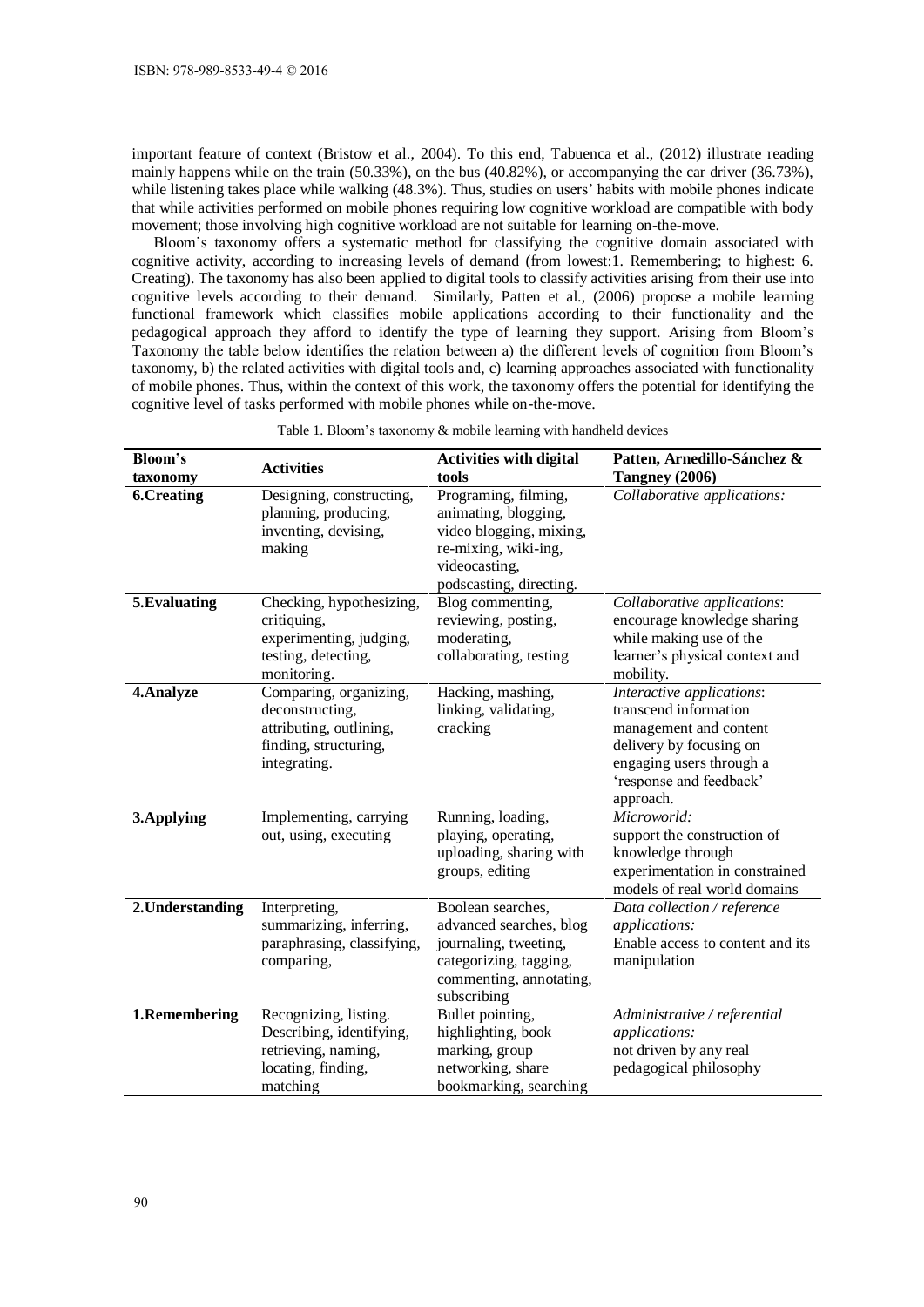# **3. METHODOLOGY**

A survey to analyze mobile learners' behavior was undertaken. The survey collected data on activities performed with portable devices such as mobile phones, tablet or laptops in different locations which require users body-engagement and non-body-engagement. Building on previous work (Sharples et al., 2009), the survey focuses on the learner's mobility as the core construct to be analysed and considers four dimensions of mobility: a) *Technological* considering the mobility of users through different devices; b) *Spatial* including mobility in physical space; c) *Conceptual* involving mobility at a cognitive level when shifting attention between learning tasks; and d) *Social* encompassing mobility across different social groups. A questionnaire was the chosen data collection method for this study because it affords the opportunity to generalize from a sample to a population (Babbie, 1990) and possibility to collect a large set of data from a sizeable population in a highly economical way (Saunders et al., 2009, p. 144). Demographic questions include gender, age and country. Participants were asked to indicate from a matrix of choices, with multiple answers allowed, a sequence of association between: a) device and location, b) device and task, c) task and social group, and finally, d) device and social group. 12th International Conference Mobile Learning 2016<br>
alsem. The survey collected data on activities<br>
of the arguments of the distribution of the control internation<br>
to the nanlysed and considers four dimensions through th

The survey collected data from 511 participants. The gender distribution of the sample was balanced with 51,38% man and 48,62% women. Responses were received mainly from Spain, but also from central and south American countries such as Argentina, Brazil, Chile, Colombia, Mexico, Portugal, Venezuela, and others. The average age of participants was 36 - 40-year-old (22,3%) followed by those age 31- 35 at 16,5% and those 26 - 30 at 15,2%.

### **4. RESULTS**

This paper identifies the performance of tasks with mobile phones. The tasks have been classified following Bloom's taxonomy as follows: High Cognitive Demand (HCD) tasks are associated to the two highest categories identified in Bloom's taxonomy, Creating and Evaluating; Moderate Cognitive Demand (MCD) tasks to Analysis and Application; and, finally Low Cognitive Demand (LCD) tasks Understanding and Remembering (table 2).

|                     | <b>HCD</b> tasks                                                   |                                                                                               | <b>MCD</b> tasks                                                                                                                                |                                                                                                                                                                        | <b>LCD</b> tasks                                                         |                                                                                                                                                      |
|---------------------|--------------------------------------------------------------------|-----------------------------------------------------------------------------------------------|-------------------------------------------------------------------------------------------------------------------------------------------------|------------------------------------------------------------------------------------------------------------------------------------------------------------------------|--------------------------------------------------------------------------|------------------------------------------------------------------------------------------------------------------------------------------------------|
| Bloom's<br>taxonomy | <b>Creating</b>                                                    | <b>Evaluating</b>                                                                             | <b>Analyze</b>                                                                                                                                  | <b>Applying</b>                                                                                                                                                        | Understanding                                                            | Remembering                                                                                                                                          |
| <b>Tasks</b>        | databases<br>ork<br>orking<br>Ê<br>≕<br>Jρ<br>ents<br>шю<br>:<br>₿ | pres<br>Reading<br>Creat<br><b>Jaking</b><br>nferen<br>entations<br>щg<br>ideo<br>C3<br>rideo | ℸ<br>⋦<br>pr<br>ទ<br>≘<br>5<br>deos<br>⊐<br>umur<br>ding<br>ding<br>iting<br>ᇡ<br>ÚΦ<br>notes<br>emails<br>receivin<br>∺<br>eceivin<br>σō<br>σō | ≂<br>Chatting<br>Re<br>щe<br>Ear<br>Φ<br>ste<br>Ö<br>č<br>met<br>n<br>ocation<br>$3 \mu m$<br>ding<br>$\mathbb{E}$<br>img<br>ఠ<br>Ę<br>audios<br><b>Ideos</b><br>music | ⊣<br>∽<br>ᆽ<br>axe<br>⊣<br>ನ<br>₫<br>prctures<br>minders<br>ര്<br>emails | ∽<br>ਦੁ<br>员<br>∽<br>⇁<br>∽<br>end<br>ന<br>lanagın<br>ິ<br>Ë<br>Ë<br>ages<br>rec<br>5<br>R<br>cerve<br>₾<br>ήō<br>ß<br>orking<br>o<br>enda<br>nstant |

Table 2. Tasks associated with Bloom's taxonomy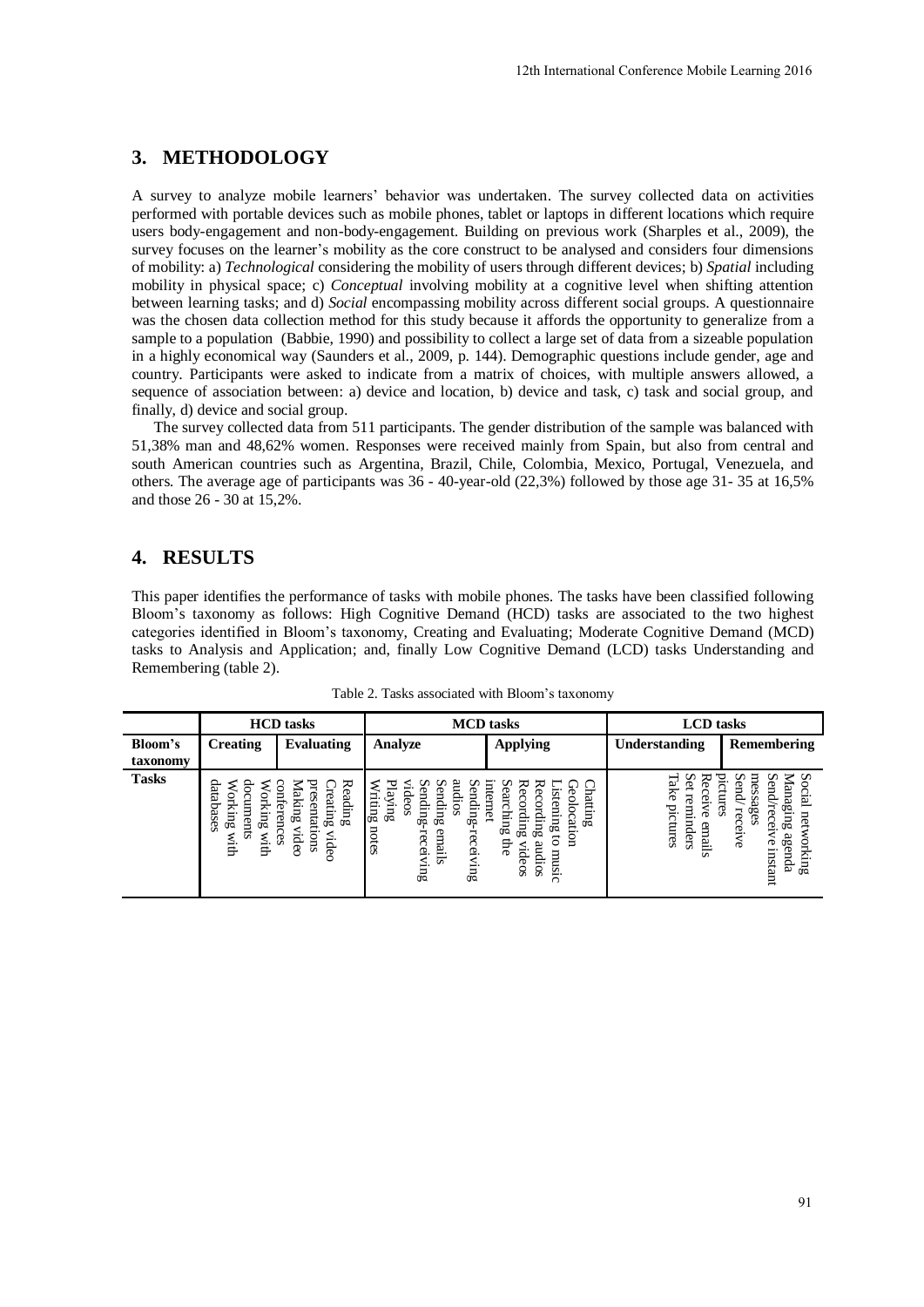

Figure 1. Type of task performed with smartphone on the street

Preliminary results show how the performance of tasks that require HCD are mainly carried out in situations where users don't have to split their attention while carrying out to activities simultaneously. Namely, and activity requiring sensorimotor and cognitive engagement at once. Although mobile phones lend themselves to be used in a wide range of locations, it appears there are limitations regarding task performance when using highly portable devices while on-the-move. For instance, while the most popular tasks to perform on a mobile phone are taking pictures and sending and receiving messages; other activities such as reading and searching the internet trigger users to switch devices to less portable ones.

The bubble chart (figure 1) illustrates correlations between the type of tasks performed with greater or lesser use of mobile phones on-the-move and cognitive demand of tasks. For instance, HCD tasks such as working with database or creating presentations and low usage of smartphones. However, the use of smartphones increases as the task requires less cognitive demand.

## **5. CONCLUSION**

The usage of smartphone has been associated with 24/7 access and everywhere learning providing the potential to learn while moving around. However, the results of this study provide some insight into the impact of using mobile phones on-the-move. Tasks that require HCD seem to be incompatible with the use of mobile phones while on-the-move. These results suggest that there is a conflict when performing HCD tasks simultaneously with a motor activity requiring users to split their attention. Future work will involve an in-depth analysis of the correlation between HCD tasks and a simultaneous motor activity.

#### **REFERENCES**

- Bristow, H.W., Baber, C., Cross, J., Knight, J.F., Woolley, S.I., 2004. Defining and evaluating context for wearable computing. Int. J. Hum.-Comput. Stud., HCI Issues in Mobile Computing 60, 798–819. doi:10.1016/j.ijhcs.2003.11.009
- Dyson, L.E., Litchfield, A., Lawrence, E., 2009. Advancing the m-learning research agenda for active, experiential learning: Four case studies. Australas. J. Educ. Technol. 25, 250–267.